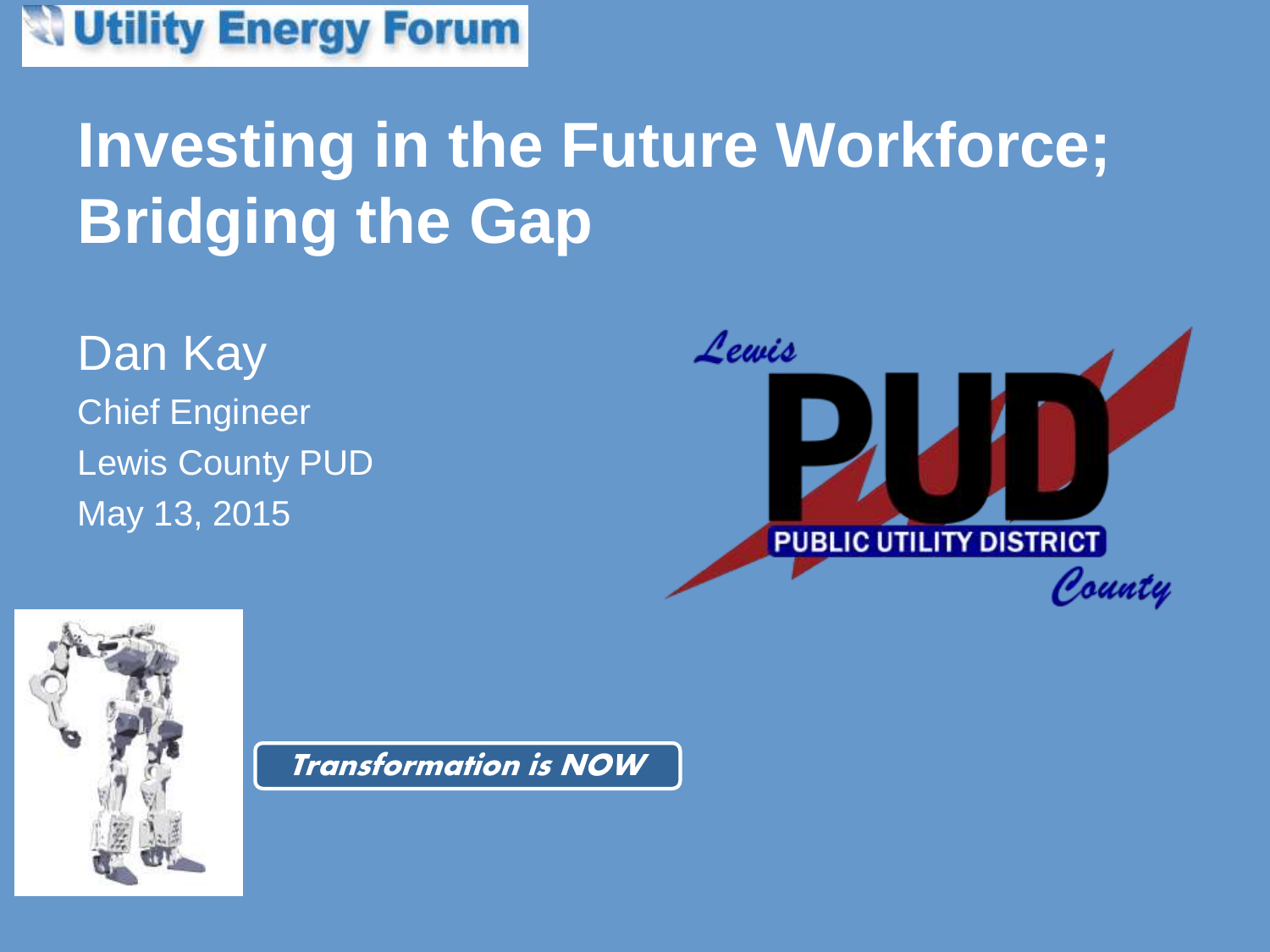### What is a PUD?

- Public Utility District (PUD)
- Created by Washington State's first initiative in 1930
- Owned by the communities they serve
- Governed by a locally elected Board of Commissioners



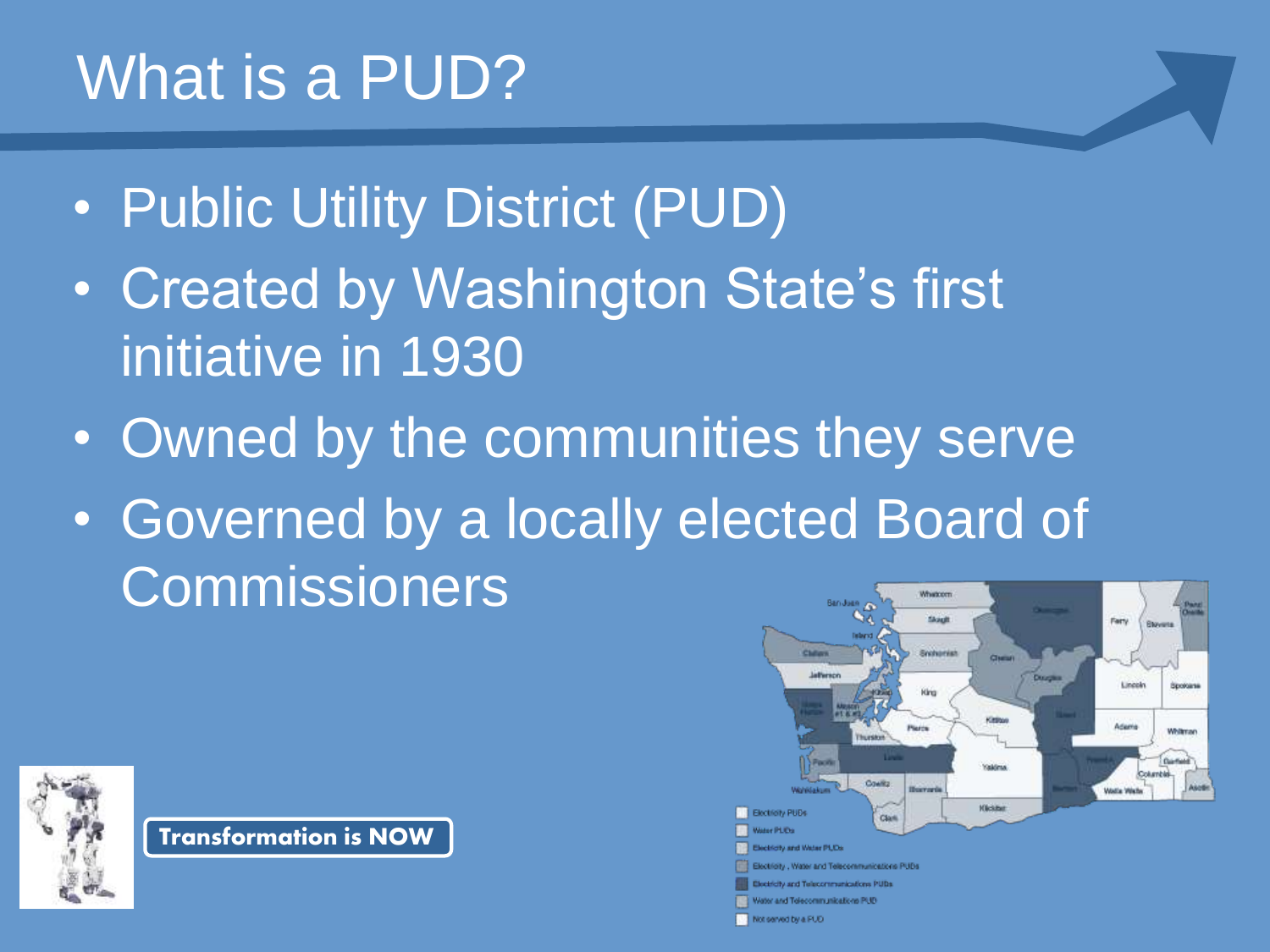## We Are Lewis County PUD!

- Power you can rely on; People you can trust!
	- Voted into being in 1936



- Serves approximately 31,000 customers
- Over 3,300 miles of distribution lines
- Owns and operates the Cowlitz Falls Hydroelectric Project
	- Produces on average 261,000 MWh
		- 33% of the District's needs

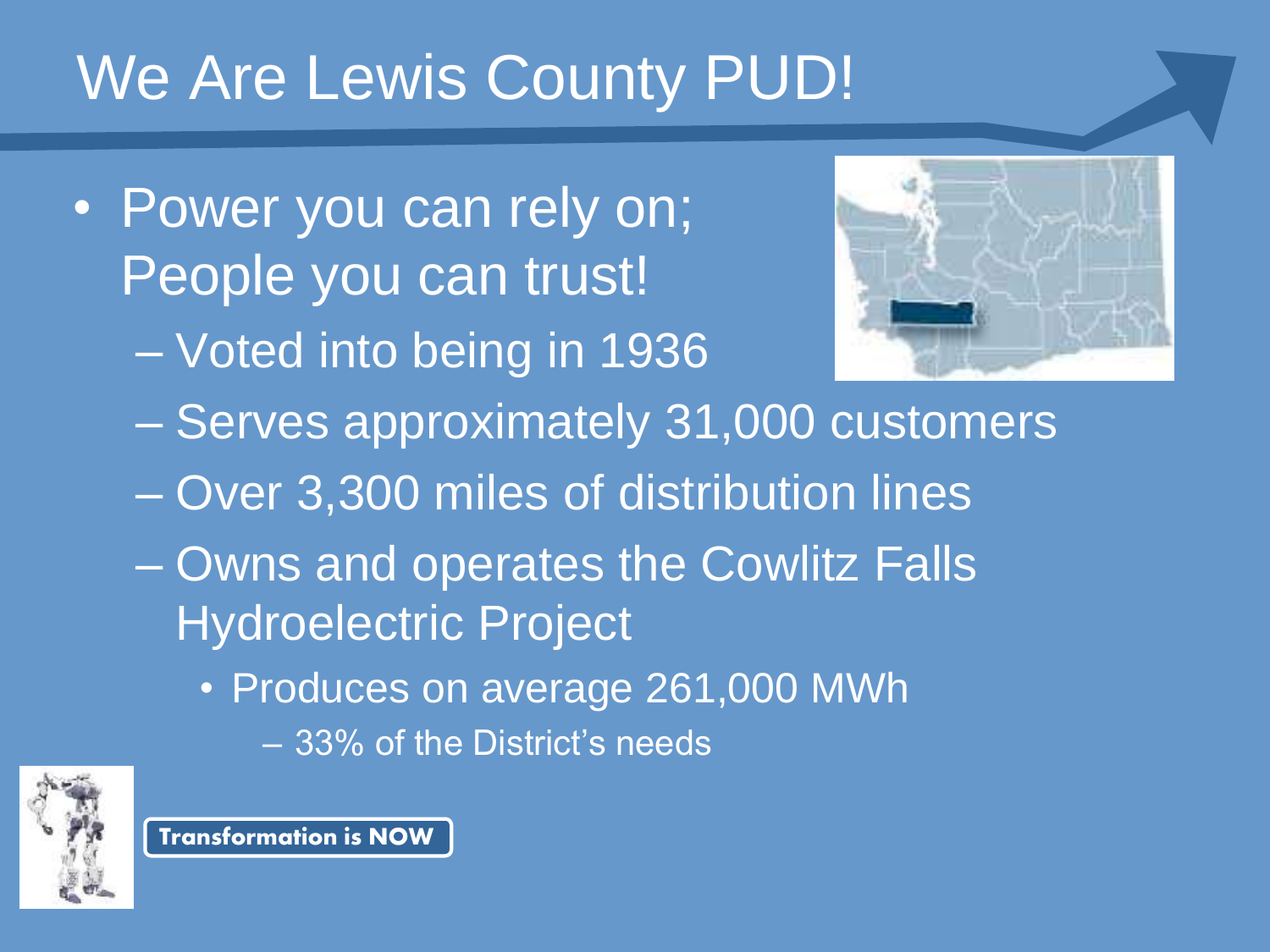## Strategic Plan

- First time LCPUD has done one
- Completed in 2013
- Invest and Position for the Future
- Effective workforce
	- Through effective hiring
	- Education and Training
	- Active engagement in the community
- We are the Community we serve!

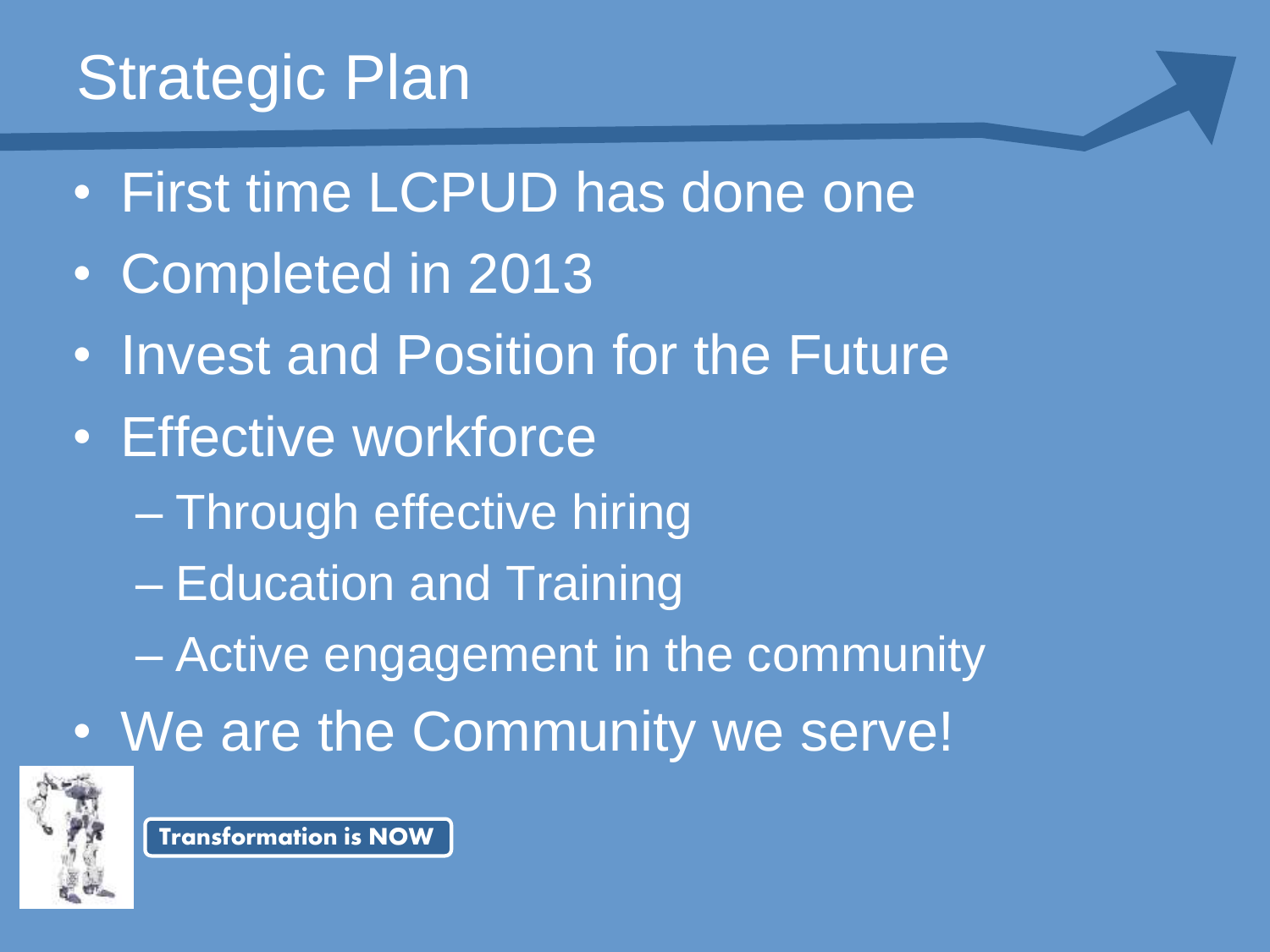## Lewis PUD Supports:

- Washington State University (WSU) – Power Engineering Partners
	- Advisory board to match college and industry
	- Spring Break Practicum
		- Week long multi-department job shadow
	- Imagine Tomorrow
		- Multi State STEM based renewable energy high school science competition.



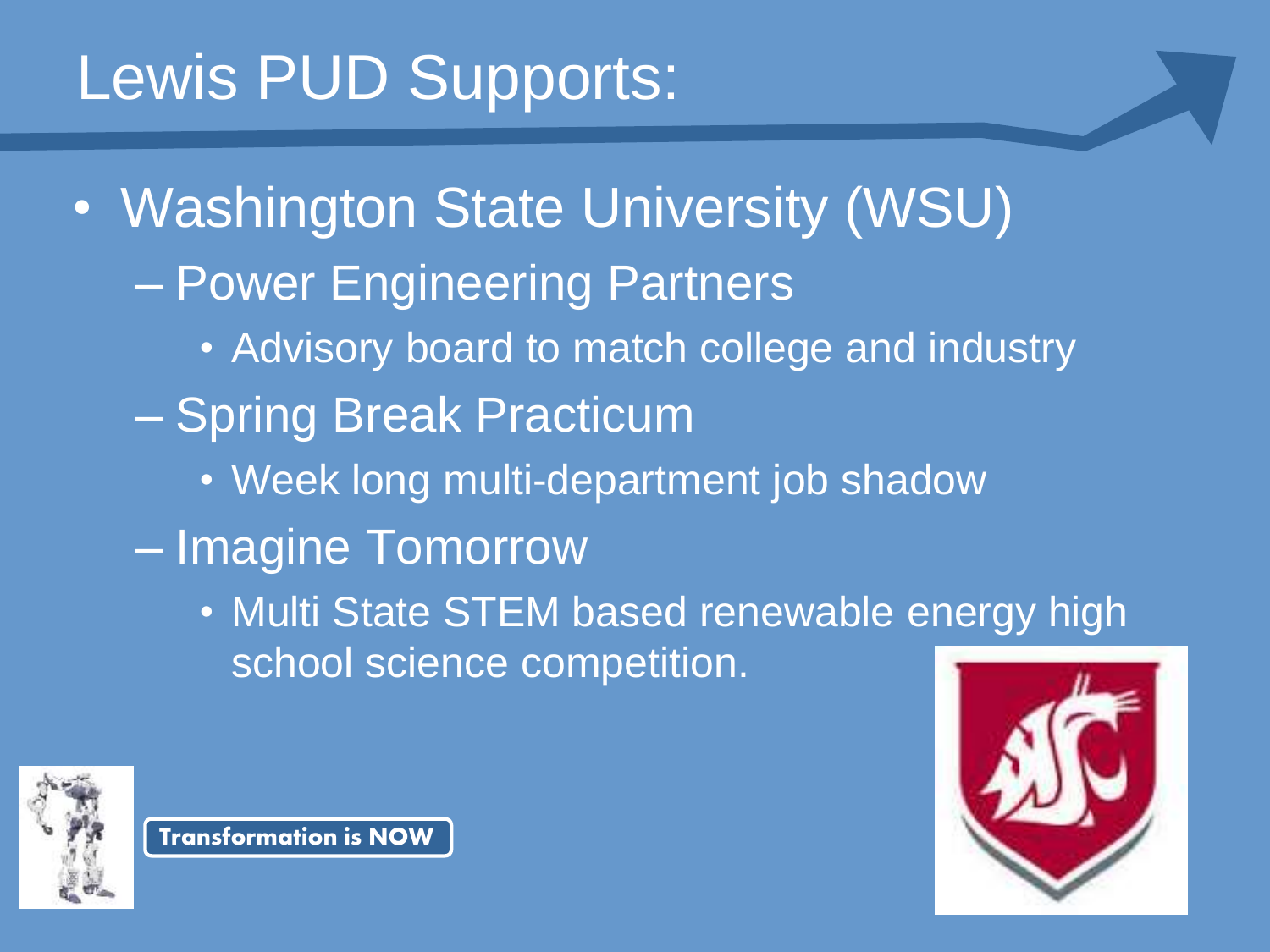### WSU Practicum

### **Power Enginering Practicum - March 16-20, 2015**





#### **Attention Power Eng students Utility/Power Practicum**

### Make your spring break work for you<br>and get a leg up on the job competition!

40 hour on-site class Multiple state-wide locations

#### EE 483 (1 credit):

- . Week long practicum on a variety of power engineering topics (for example: substation design, power scheduling, rates/economics, transmission design, SCADA, protective relaying, voltage control)
- . Learn from professionals in the field at various utilities and power-related companies
- · Pre-requisites may be required at some locations
- . Lodging subsidies available for those who need them
- . Limited enrollment apply by February 1 seats may fill sooner
- . Submit resume and letter of interest (or questions) to: Jody Opheim, EME 21 or email PDF to opheim@wsu.edu

#### -EXCELLENT ADDITION TO YOUR RESUME-Great way to build your professional network

Previous Participants are eligible for 2nd practicum if space is available-





- Substation
- Transmission
- Distribution
- Customer **Service**
- Operations
- Warehousing/ **Inventory** Management
- Administration



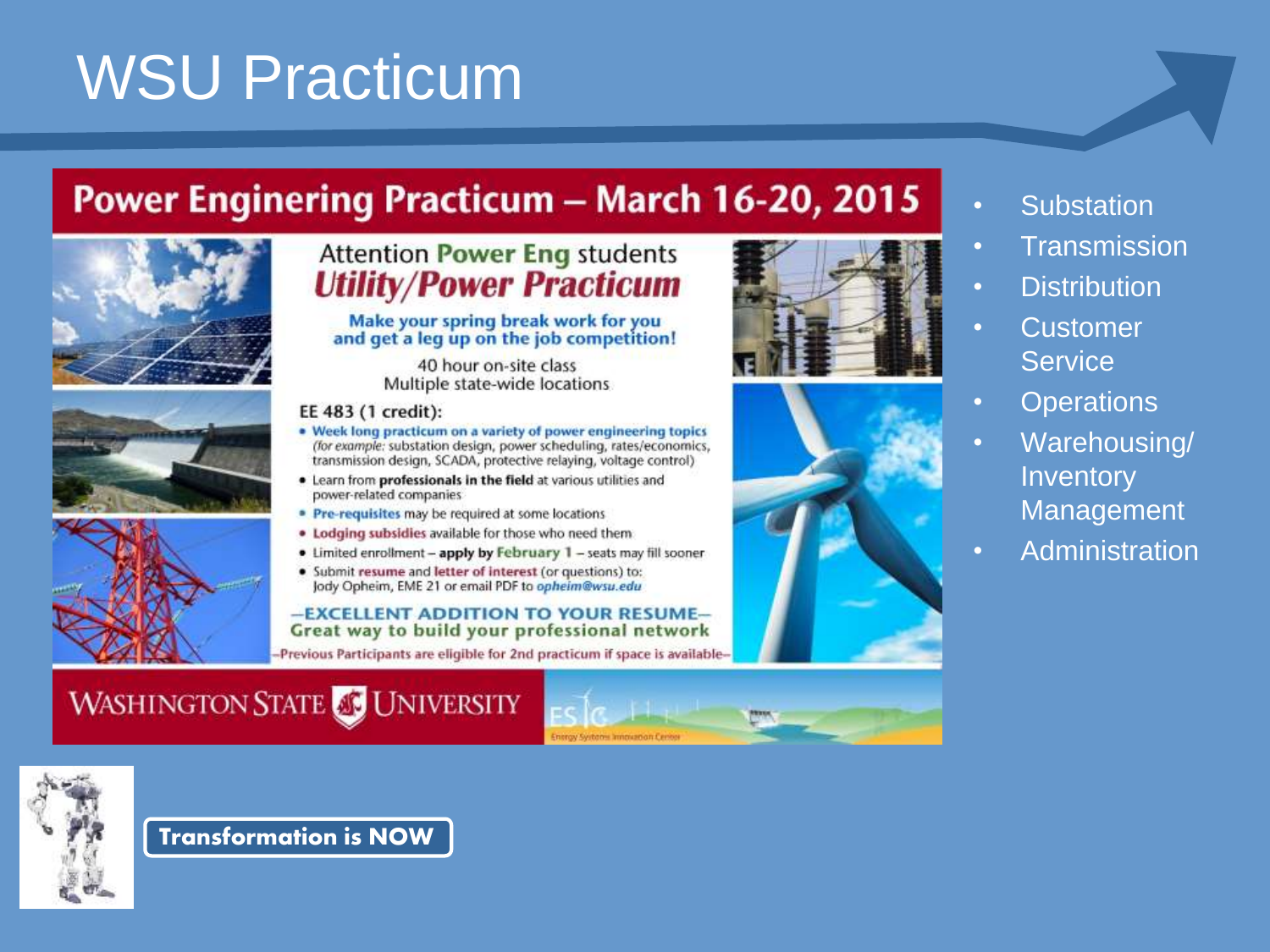## WSU Imagine Tomorrow

- High School STEM-based renewable energy problem-solving competition
	- 4 focus areas: technology, Design, Behavior, Biofuels
- Provide sponsorship
- Provide judging

# **Imagine TOMORROM/**



Transformation is NOW

A problem-solving energy competition for grades 9-12 at Washington State University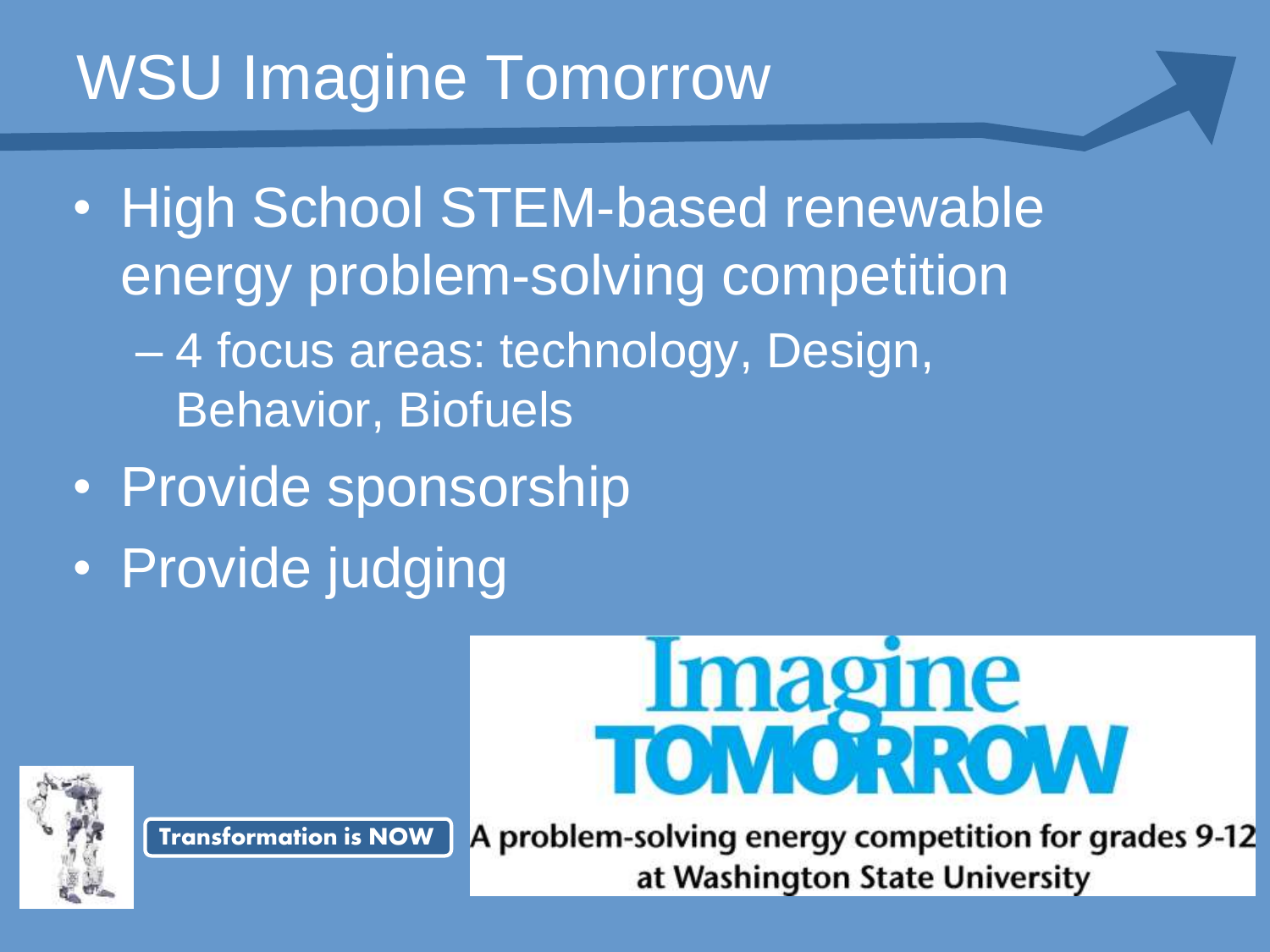### Center of Excellence – Cent. College





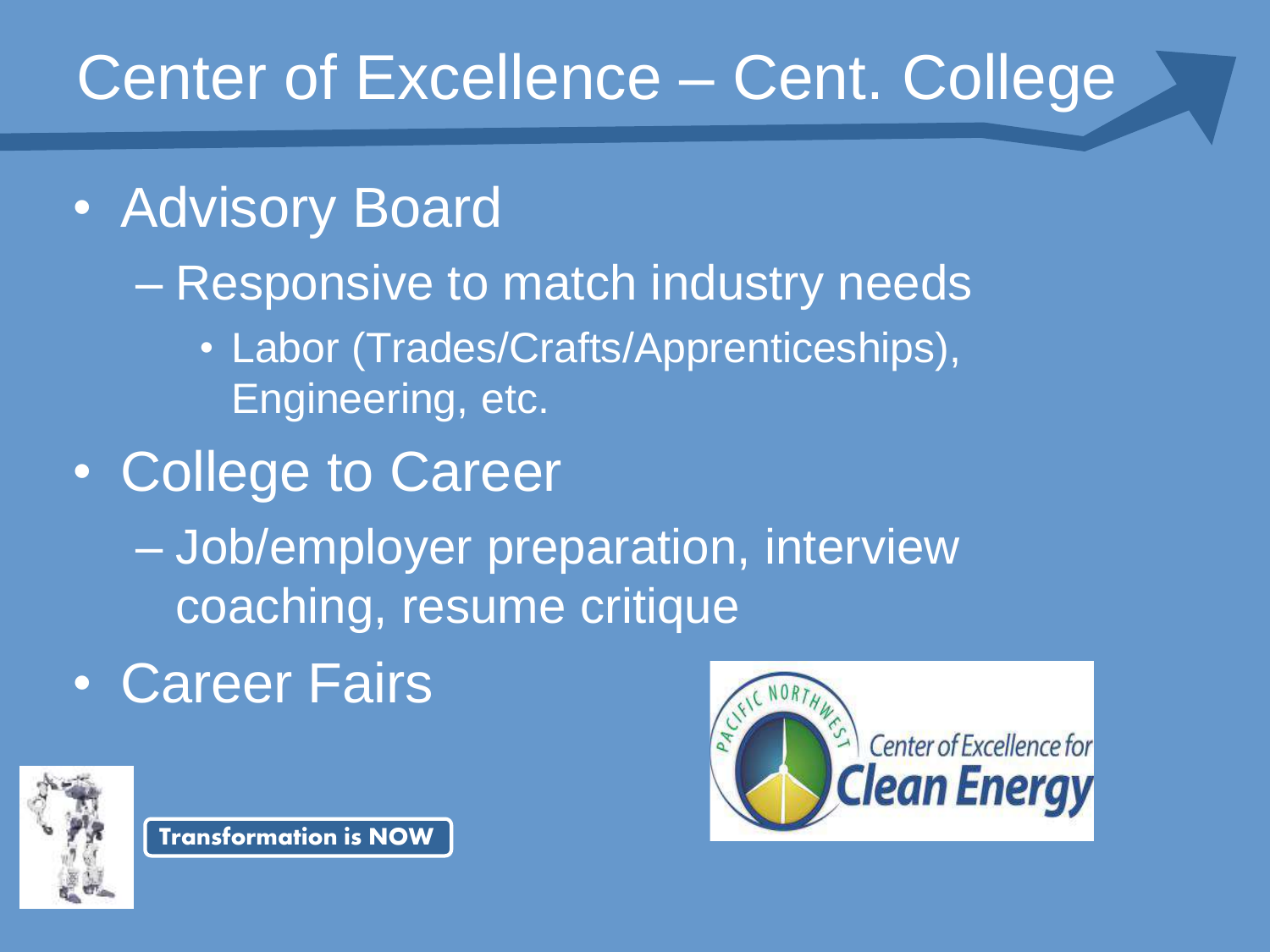### Centralia College Programs



#### From COLLEGE <sub>10</sub> CAREER

INDUSTRY PANEL & WORKSHOP: RESUMES, INTERVIEWING, JOB SEARCHING

**Submit RESUME & REGISTER by March 13** April 2-3, 2015 - KEMP 128 Thursday, 8:45 AM - 4:00 PM ivim@centralia.edu Friday, personal coaching by appointment Free for 2<sup>nd</sup> year energy tech, robotics, electronics - students & graduates!



April 2 Morning - Industry Panel - Reveals insider tips on hiring!

Dan Kay, Chief Engineer, Lewis County PUD Micah Goo, Generation & System Operations Manager, Centralia City Light Alice Massara, Business Performance Supervisor, Rates Plan. & Analysis Dept., Tacoma Power Keith Gulley, Talent Acquisition Manager, Seattle City Light

**PLUS!** Networking Opportunity with these industry experts!

April 2 Afternoon - Resume, Cover Letter, Interview, Web Job Search Arlene Abbott, Polar Star Consulting

Monica Brummer, Program/Communications Specialist, Center of Excellence-Clean Energy

April 3 by Appointment - jyim@centralia.edu for 30-60 minute slot One-on-One resume, cover letter and interview coaching - answering your concerns

The Center of Escolance for Clean Energy, a Centralia College Pertnership, is a nationally recognized model that provides strategic<br>coordination for the energy industry's ekiled workdore throughout Weshington. Centralia Co procedures should be directed to the Vice President of Human Resources and Logal Affairs, Centralia College, 600 Centralia College Blvd., Centrals WA 98531, or call (360) 736-9391 or (360) 867-6227/TTV. clear energy excellence.org



- Face-to-face interaction
- **Networking**
- College Career Fair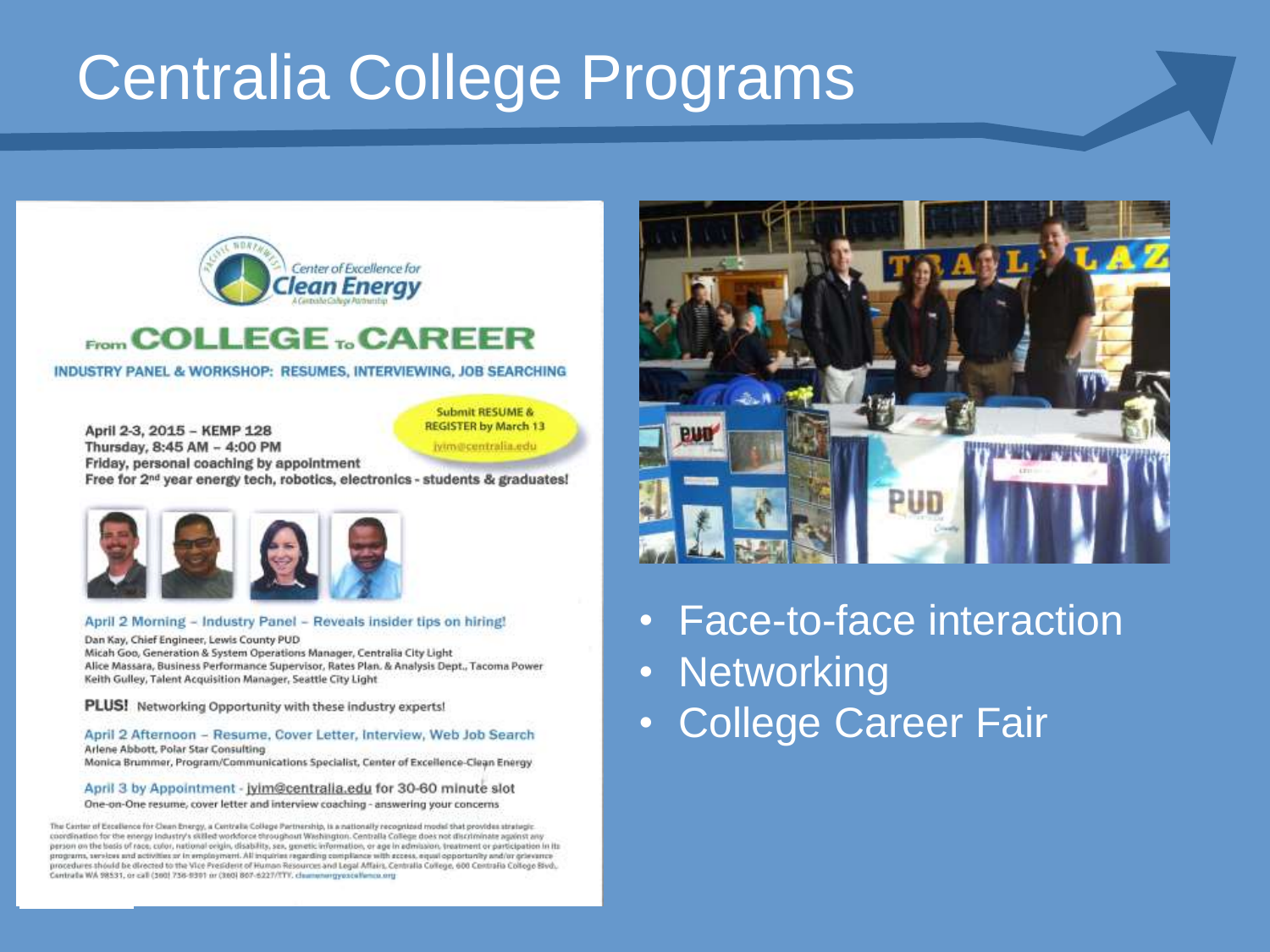### Local Schools

### • K-12 education

- Elementary school in-class programs
- Safety presentations
- Middle and High School career fairs
	- Public power as a career option in all areas
	- Promote STEM based careers.



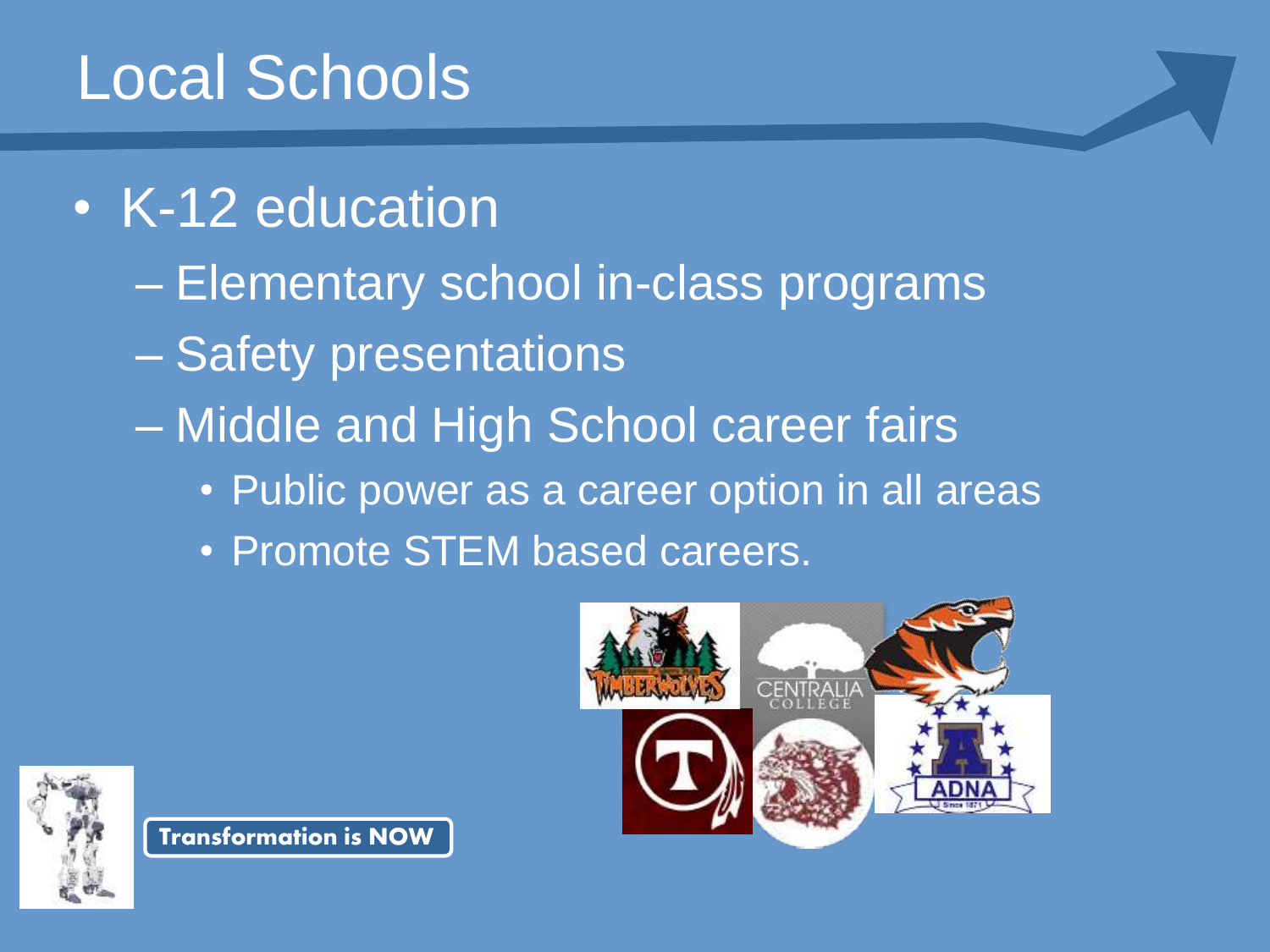## High School Promo Flyer

- Promotional flyer distributed to area schools
- Promotes all functions of the utility from CSR to Crafts to **Engineering**

#### Where will you be in 4 years?

Thousands of people work every minute to provide power - YOU can be one of them.





These jobs require good math, problem solving, teamwork and communication skills. Get Started! Study hard. Entrol in an Energy Technology program at a community or technical college.

Power up! Visit deanenergyexcellence.org/energycareers



ien. 1984; national religio, mitglein. mis Australian insecrativ-ducha<br>piloter Deyran Ramaton Damner tie Haunan Thematon 1906 Coa

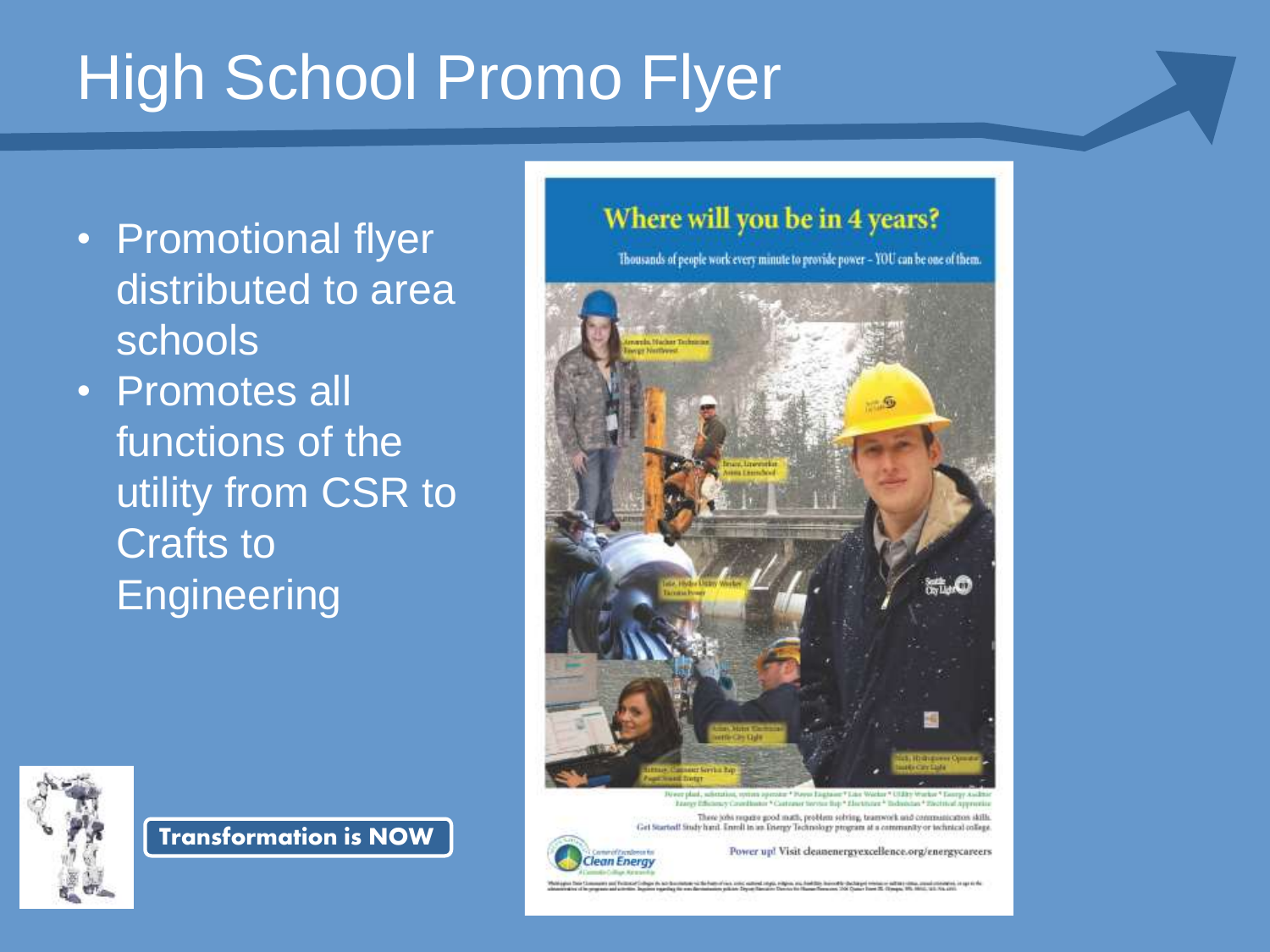### These Programs Provide Support By:

- Career Guidance low exposure industry
- Promoting the power industry to prospective employees
	- Shortage of qualified applicants
- Supporting programs that are sources for internships
- Improve college connections between:
	- Industry and academia
	- Junior College and 4-year institutions



Leverage our partnerships!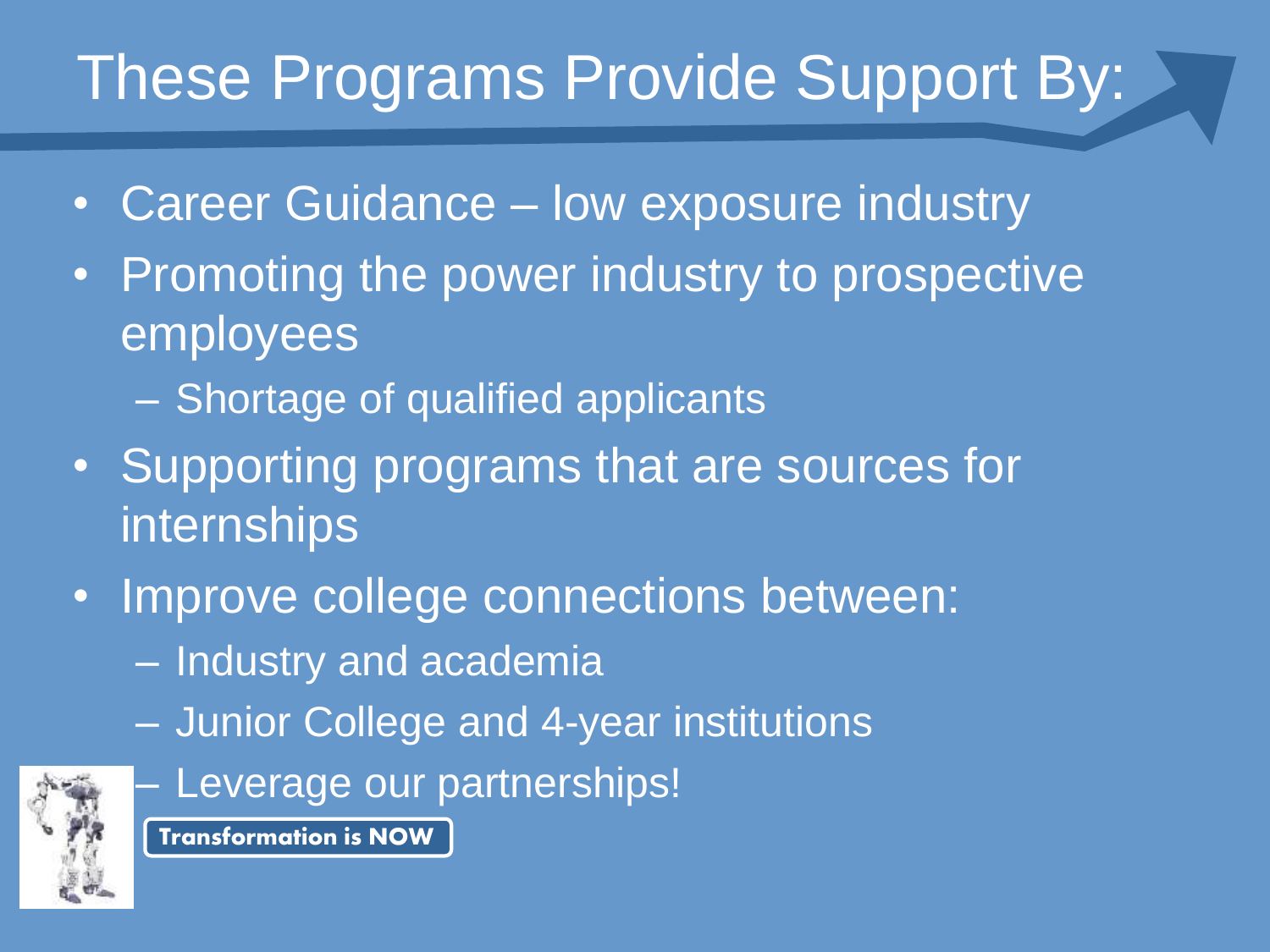### Meet Travis Kinney



• High school drop out

- Family did not support education
- Worked in construction
- Enrolled in Center of Excellence in Energy Technology
	- Energy Efficiency track
	- Became interested in engineering
- Applied for internship with Lewis County PUD

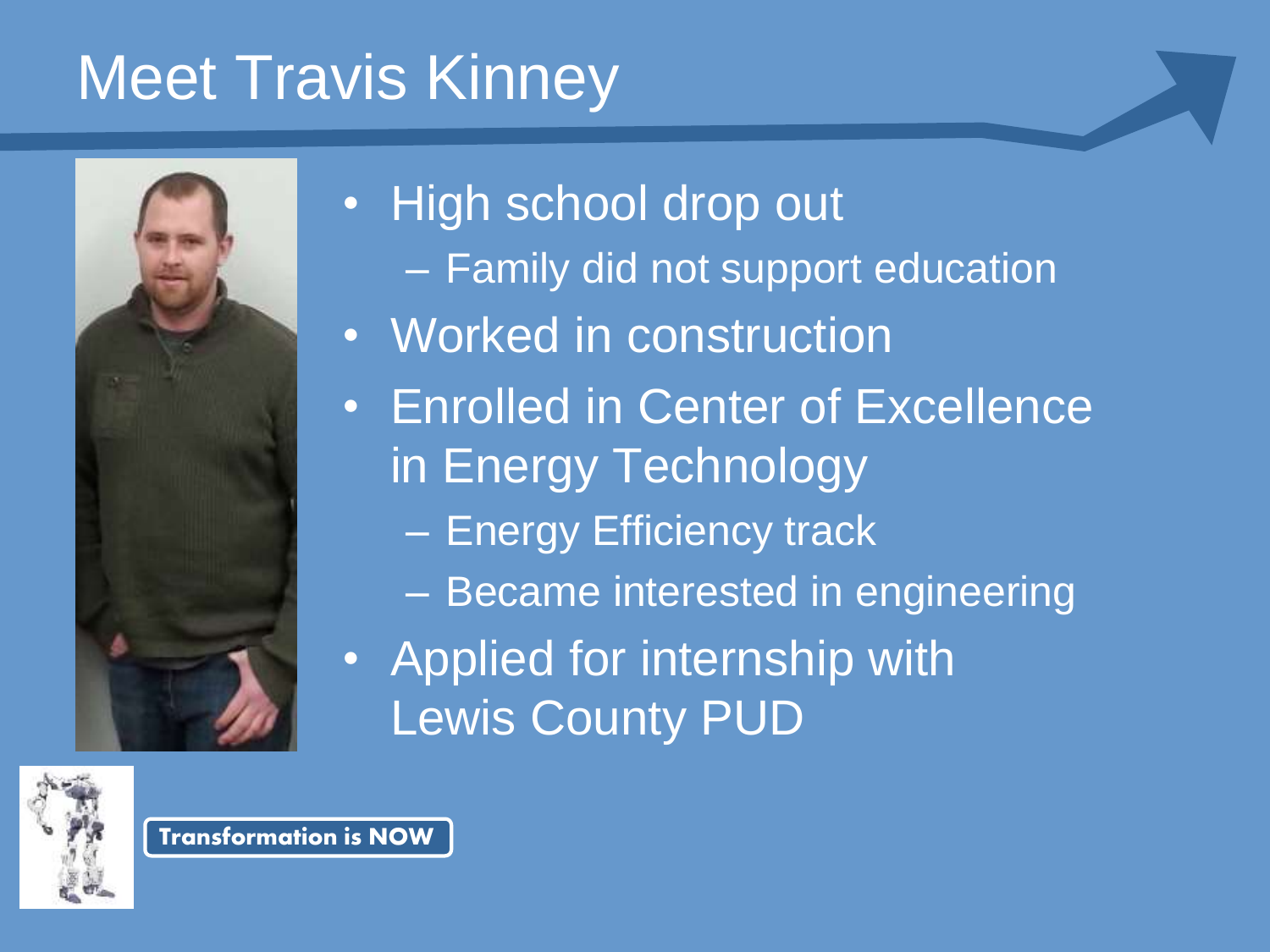## More About Travis

- APPA DEED Internship at LCPUD – Engineering intern in 2012
- Remained part-time employee after internship
- Enrolled at WSU in Electrical Engineering program in 2013
- LCPUD heavily invested in Travis
- Groomed him into…..



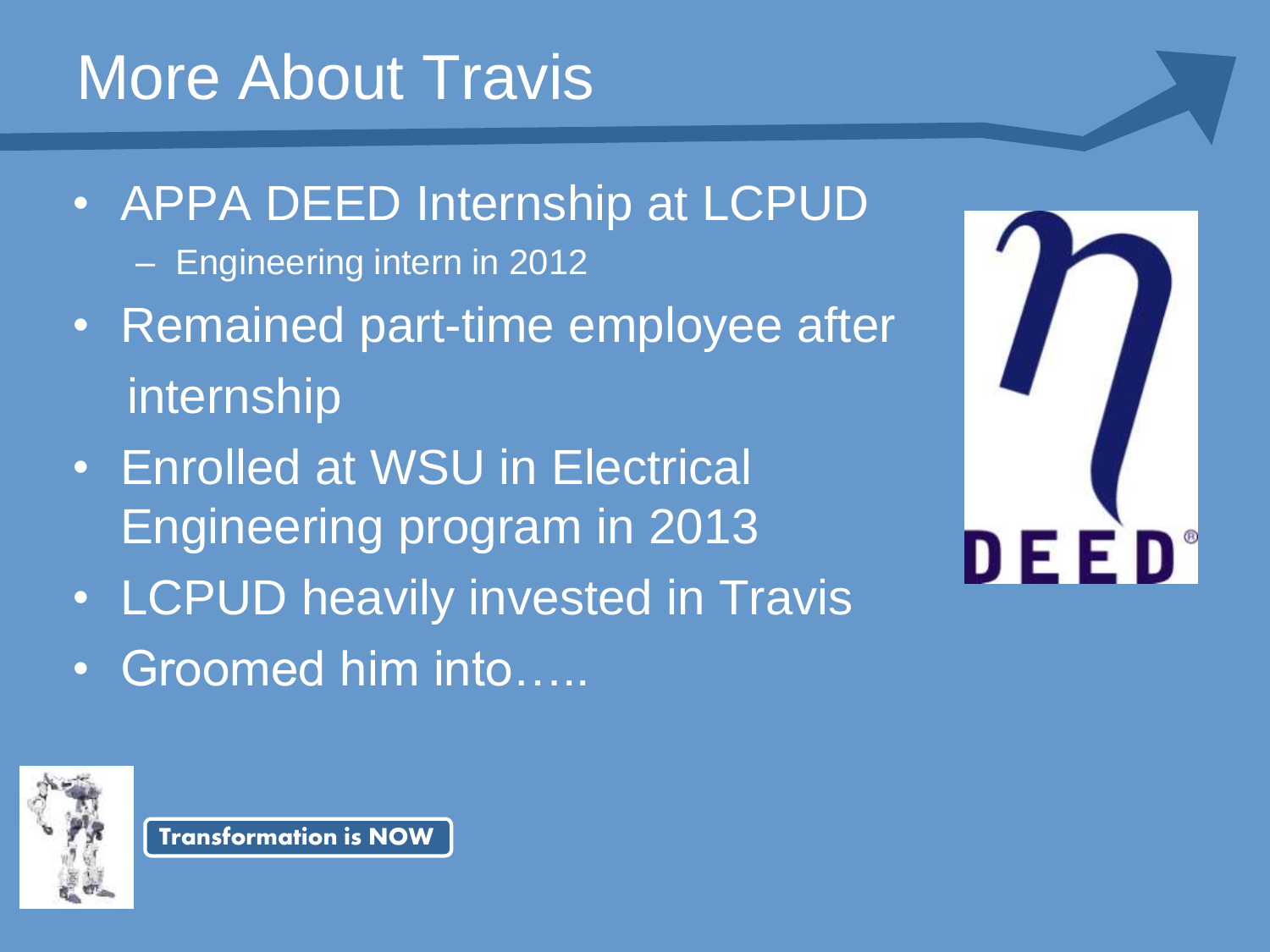### Undergraduate Completed!

- Graduated last Saturday, May 9, 2015 • FTE – June 1, 2015
- Now on to grad school!



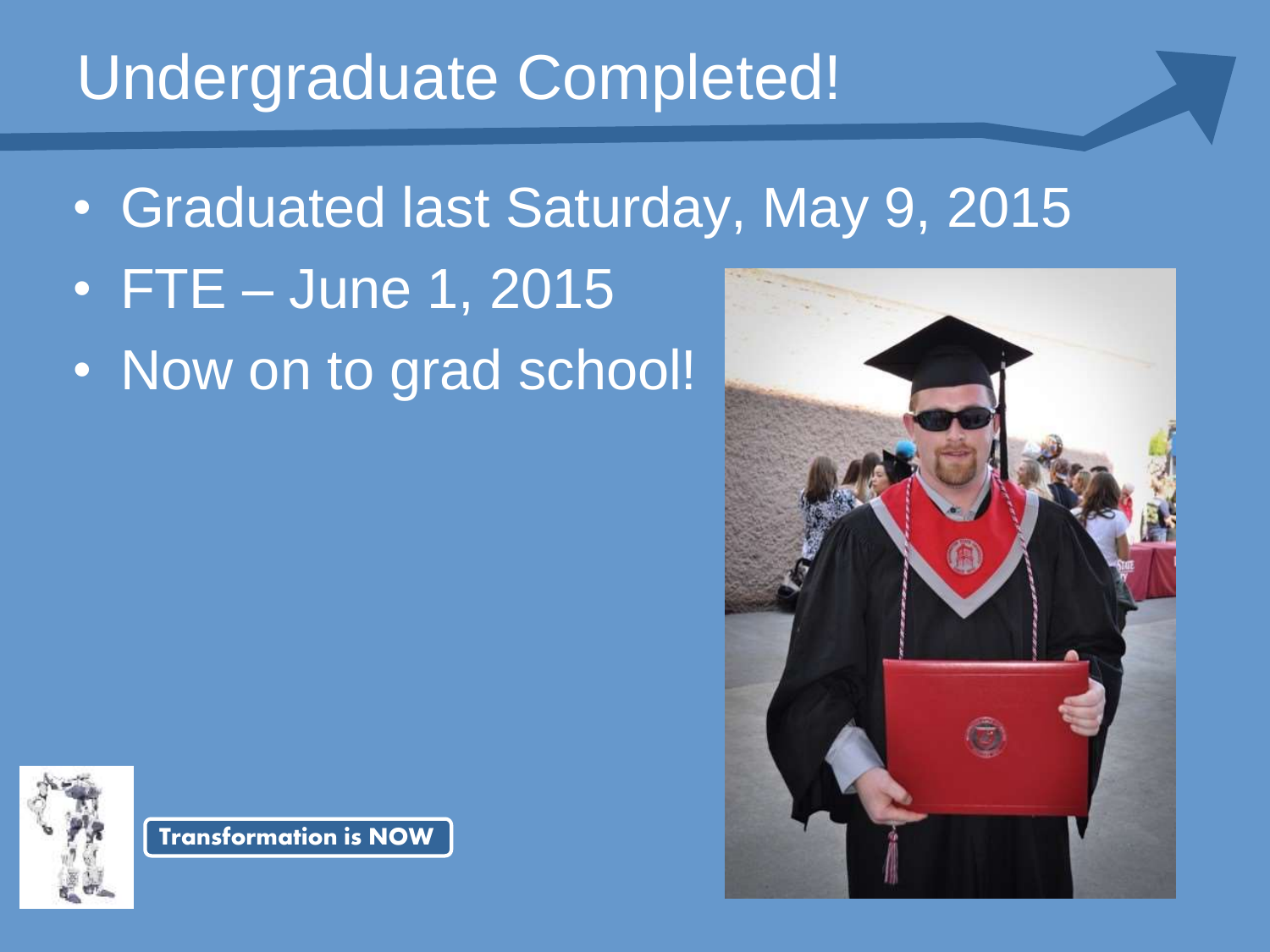### Workforce Development Challenges

- Adding new employees – Customer frame of reference
	- Lewis County high unemployment
	- Rate sensitivity
		- BPA and voter approved I-937
	- Budget constraints
	- Public image
	- Changing industry More dependent on STEM based preparation

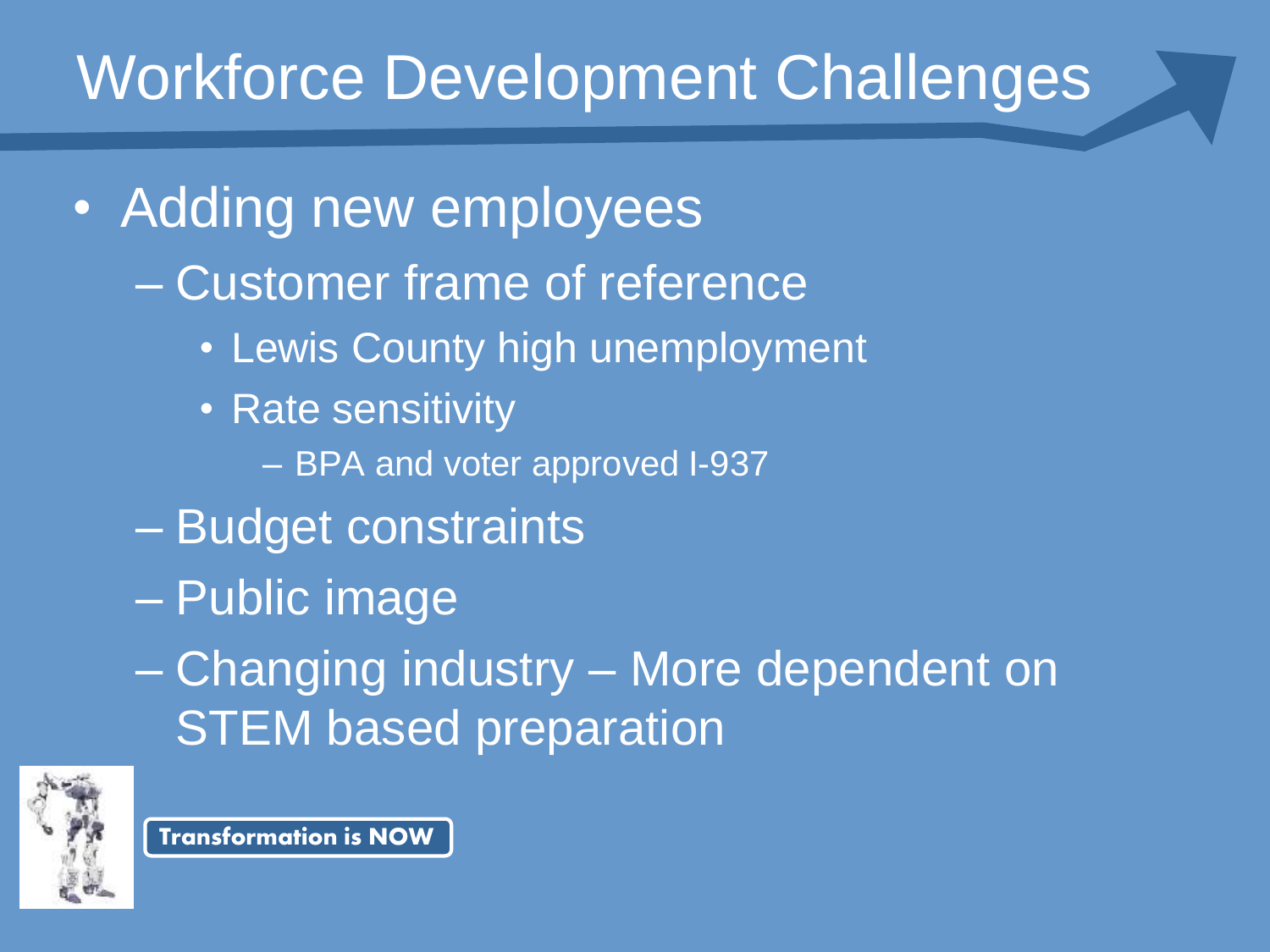### Workforce Development Process

- Demonstrate a need
	- Documented needs in order to meet goals
	- Prepared a report & presented to **Commission**
- Obtained approval & support to create full time position
	- Intern/part-time partially filled project needs
	- Developed into full-time employee

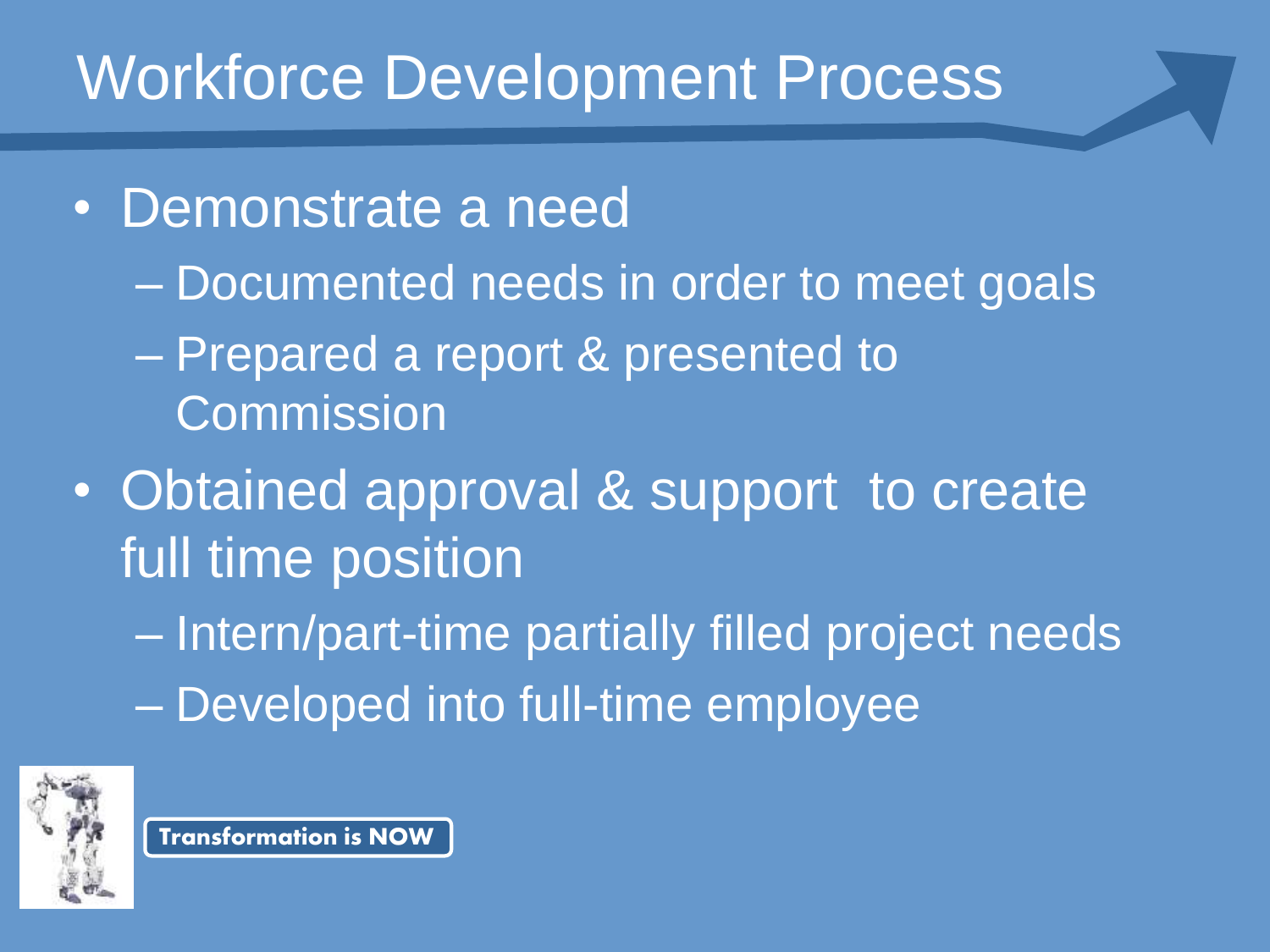### Embrace the Generation

- New graduates bring fresh ideas and technology
	- Acknowledge their ideas
	- Invest in new technologies
	- Keep an open mind
- Flexible Schedules
- Enhanced workplace conditions

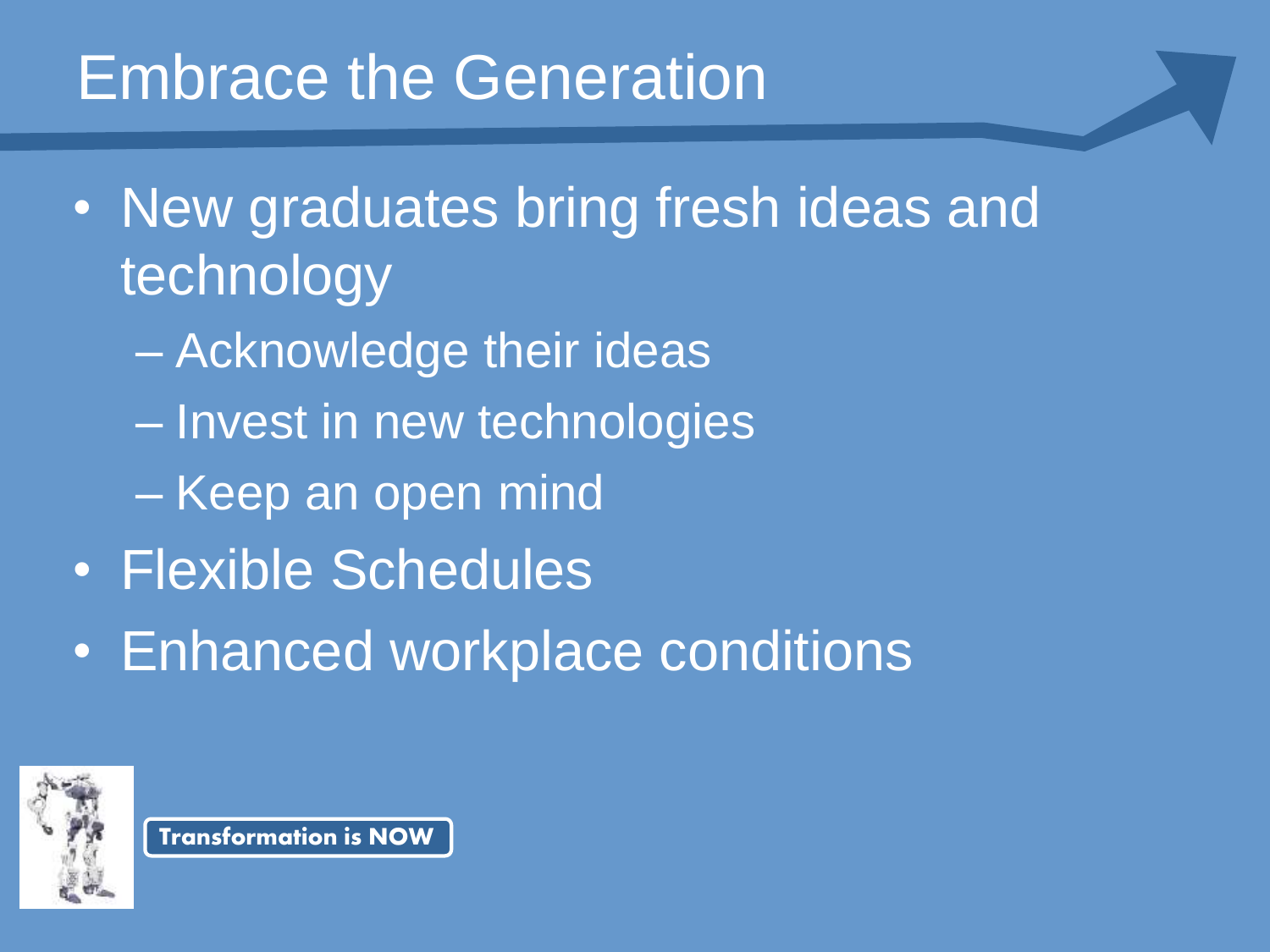### Acknowledge the Need!

- Don't wait until it's too late
- The demand is there
- Use resources – APPA DEED
- Summer positions and internships
	- Timing and recruitments are essential
		- senior projects
		- finals



Transformation is NOW – Making the right contacts at each school